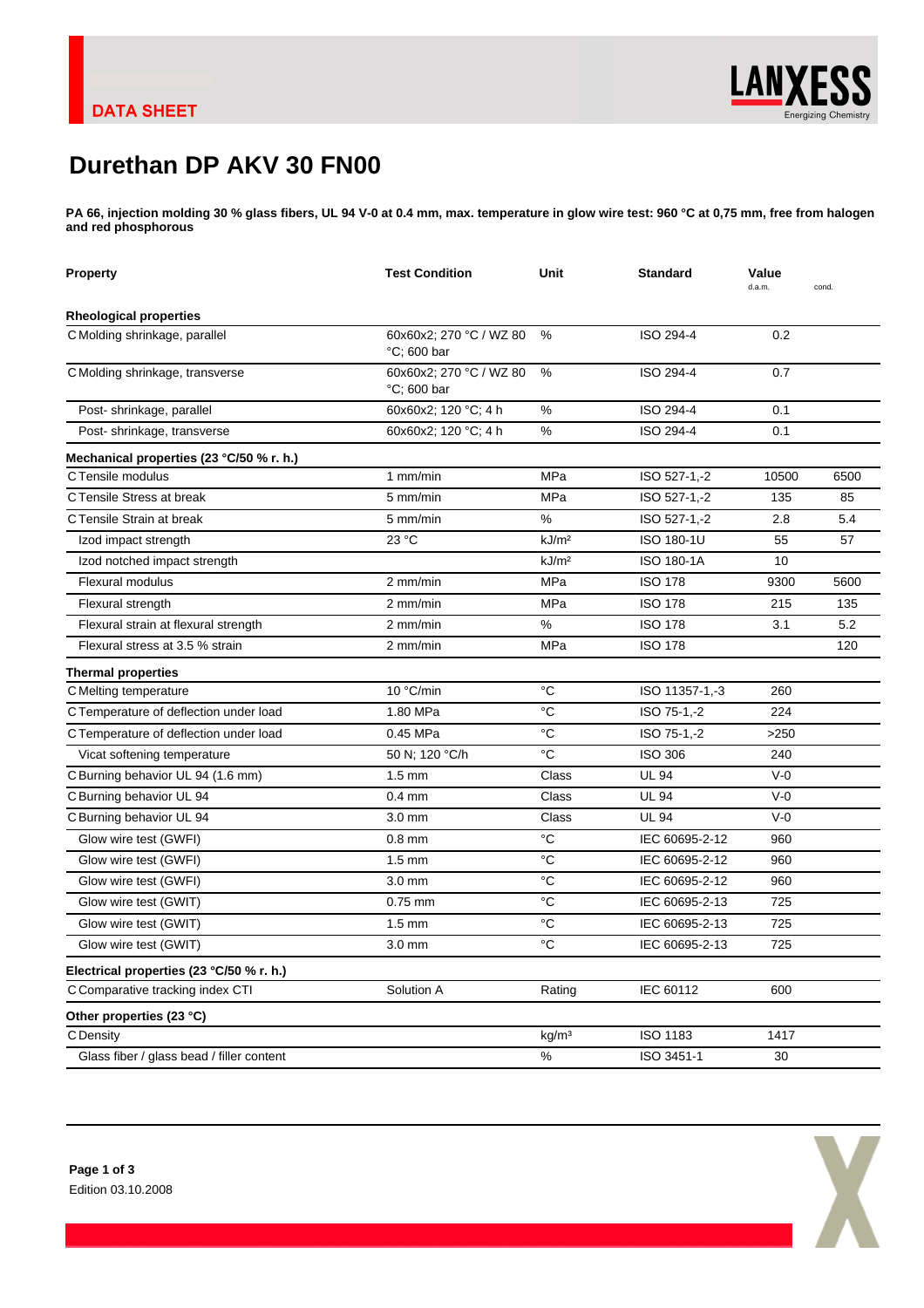

## **Durethan DP AKV 30 FN00**

| <b>Property</b>                          | <b>Test Condition</b> | Unit | <b>Standard</b>          | Value<br>d.a.m.<br>cond. |
|------------------------------------------|-----------------------|------|--------------------------|--------------------------|
| Processing conditions for test specimens |                       |      |                          |                          |
| C Injection molding-Melt temperature     |                       | °C   | <b>ISO 294</b>           | 270                      |
| C Injection molding-Mold temperature     |                       | °C   | <b>ISO 294</b>           | 80                       |
| <b>Processing recommendations</b>        |                       |      |                          |                          |
| Drying temperature                       |                       | °C   |                          | 80                       |
| Drying time dry air dryer                |                       | h    | $\overline{\phantom{0}}$ | $2 - 6$                  |
| Residual moisture content                |                       | $\%$ | Acc. to Karl<br>Fischer  | $0.03 - 0.07$            |
| Melt temperature                         |                       | °C   |                          | 260-270                  |
| Mold temperature                         |                       | °C   |                          | 80-100                   |

**C** These property characteristics are taken from the CAMPUS plastics data bank and are based on the international catalogue of basic data for plastics according to ISO 10350.